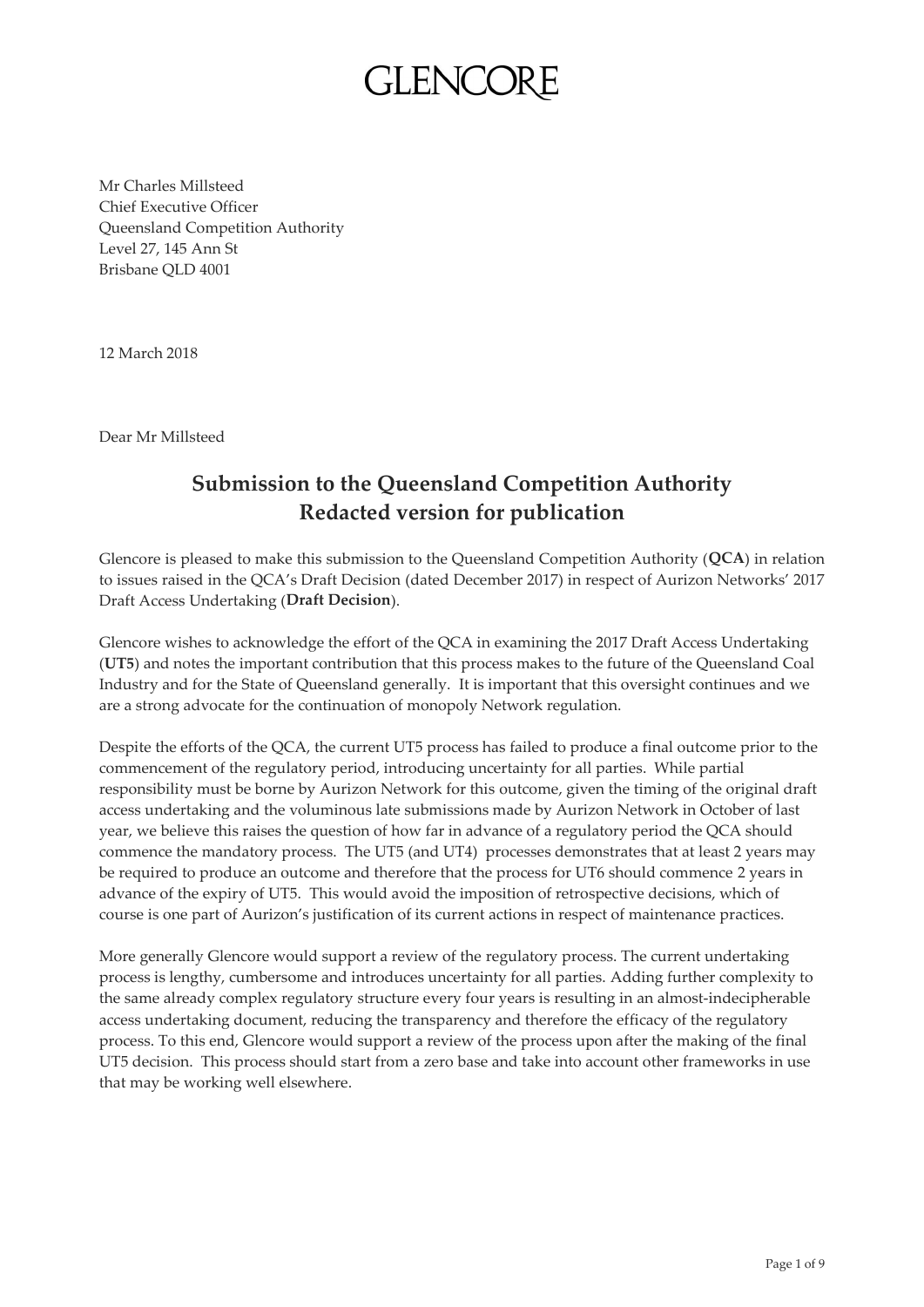#### **Performance and incentives**

Glencore firmly supports any measures which can improve the efficiency and productivity of the coal supply chain, and is willing to consider the application of appropriate incentives to achieve these outcomes. However, any such mechanism in the context of Aurizon Network must address the challenges which arise.

The creation of theoretical rail capacity in isolation of other elements of the coal supply chain creates no economic benefits to anyone and should not be rewarded. The efficiency of the rail network must be measured by its effectiveness as a part of the entire coal supply chain from pit to port – it is the capacity of the entire supply chain which generates economic value, not of any individual part of that supply chain. Therefore, the measurement of the capacity generated should be in the hands of an independent body, which is separate from each stakeholder in the supply chain but open to participation from all of them, which can take a holistic view of the entire coal chain. Such a body already exists in the Hunter Valley in the shape of the HVCCC. From our perspective as a global coal miner this is the most effective model for a multi-user coal chain.

The other side of the efficiency equation is the cost of delivery of the system capacity, of which the rail network forms a part. The difficulties which arise for any "ex ante" mechanism which set a budget and then exposes Aurizon to the risk or benefit of under or overspending include:

- It is difficult for users of the network to make an informed view or to provide realistic comments on any draft budget given that we are not able to access any detailed information on the operation of the network. Therefore, it will be hard to set a budget in which users have confidence.
- It is difficult to form a view on whether under or overspends against budget are caused by efficiency or by changes in scope. This is particularly the case given our lack of detailed knowledge about network condition at any point. Currently, we also lack the necessary insight to determine whether cost savings have been brought about in ways which adversely impact upon system capacity and therefore do not necessarily increase efficiency (in fact, if a cost saving is sufficiently destructive of network capacity, it may have a negative effect on efficiency).

Because of these difficulties, we believe even the current level of incentives provided to Aurizon Network by means of the setting of the operating and maintenance budget for each regulatory period in advance may not in fact be the optimal way of addressing this issue. An "ex post" assessment of the expenditure in each year, with a pass through permitted for efficient expenditure, would in our view better protect the interests of the users. Although there would be limited incentive for Aurizon to attempt to increase its efficiency, this would at least remove any incentive for Aurizon to game the system or to budget for expenditure which is unnecessary. This would also remove any justification for Aurizon to change its maintenance regime so as to reduce system capacity, as it has recently done.

#### **Capacity assessment and delivery**

Glencore has concerns about the reliability of current assessments of Network Capacity, in particular the UT4 Draft Baseline Capacity Assessment. There is an asymmetry of information between Aurizon Network and its users in relation to the determination and delivery of capacity which makes it very difficult to make sensible future investment decisions, because of the degree of uncertainty which arises.

Glencore does not consider that the proposed auditing provisions contained in UT5 are efficient or sufficient based on our previous experience. The way that these arrangements appear to work is that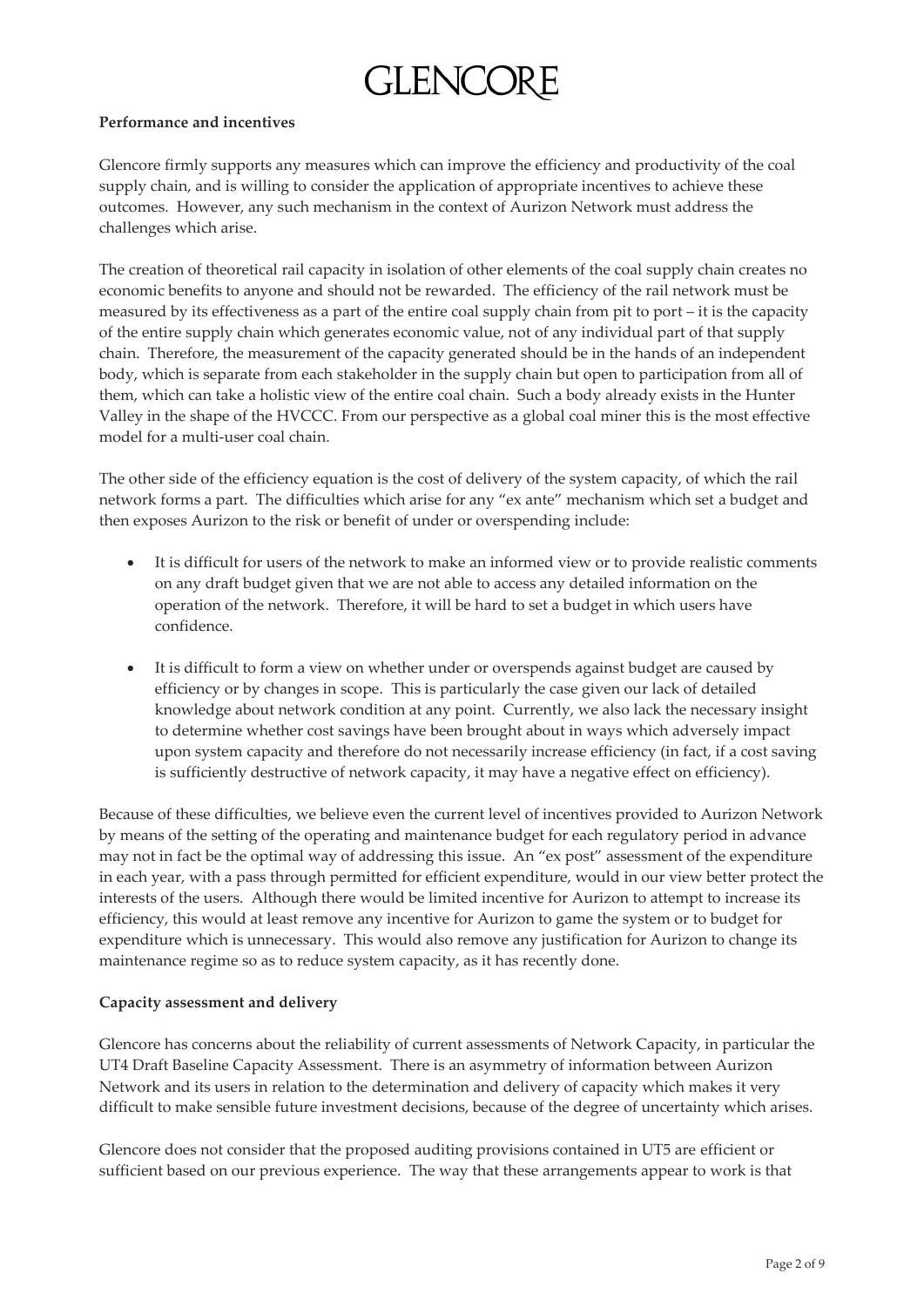Aurizon Network maintains a model to which the QCA's consultants have been provided limited access in order to conduct a model review. Based on our understanding, the degree of review conducted would not have been sufficient to qualify as a model audit. In any event, our concern is that the model output does not bear a sufficiently close relationship that the rail network is actually able to deliver as part of an integrated coal chain.

Glencore strongly believe that Aurizon Network's proposed annual assessment of system capacity contained in UT5, should be conducted by an independent body and be robust enough to allow access seekers / holders, train operators and customers to make informed business decisions, not for information purposes only. In the Hunter Valley, the HVCCC is able to plan capacity on an integrated basis because it is a body which is independent of any individual participant in the coal chain, but which provides all participants with the opportunity to be a part of the process.

While it may not be possible to achieve the same HVCCC structure in every coal supply chain in Queensland, we certainly believe that the provisions in respect of capacity should be strengthened. The model should be developed and maintained by an independent party, and that party must be provided with sufficient information to ensure that the model can reflect realistic planning assumptions for both the Aurizon Network and for other elements of the coal chain.

Assumptions should be clearly identified and transparent to the extent possible without breaching confidentiality provisions. This allows coordinated planning to occur across all elements of each coal chain and therefore maximizes the efficiency of each coal chain as a whole.

Glencore understands that this process may require additional funding, however the greater certainty with which capacity can be understood would provide great benefit to all stakeholders by maximising the economic output and efficiency of coal chains as a whole.

Because of the shortcomings of the current mechanisms to hold Aurizon Network accountable for the delivery of capacity, Glencore believes that over contracting of capacity has occurred. That is, Aurizon Network may have contracted to deliver capacity in excess of the physical capacity of the system.

Access agreements contain a number of exceptions which excuse Aurizon Network's poor performance, such as force majeure or scheduled maintenance, and in any event the measure of the capacity delivered is not aligned with the requirements of the system as a whole, so that Aurizon Network can argue that it has performed adequately on a hypothetical basis.

Furthermore, the information imbalance between Aurizon Network and the customer mean that even the limited contractual rights which access agreements provide are insufficiently effective to hold Aurizon Network to account. For example, Aurizon Network issues hundreds of "force majeure" notices annually which excuse it from any contractual consequences for poor performance, but it is practically impossible for any individual user to verify the occurrence of the event, the impact the event has on capacity, and whether Aurizon Network had in fact taken all the necessary steps to prevent or mitigate the effects of the event.

Aurizon has incentives to expand its revenue base by contracting to provide additional capacity on the network, with little recourse for the customer if the capacity is not able to be delivered. Although the revenue which Aurizon Network is permitted to earn from a particular coal system is capped by the Maximum Allowable Revenue, it may still be able to directly earn increased returns from providing additional capacity to a user (for example, through the returns on connecting infrastructure) and in any event it will diversify its revenue base through adding additional users. In addition, Aurizon Operations may derive benefit from contracting to provide additional above rail haulage capacity on the basis of the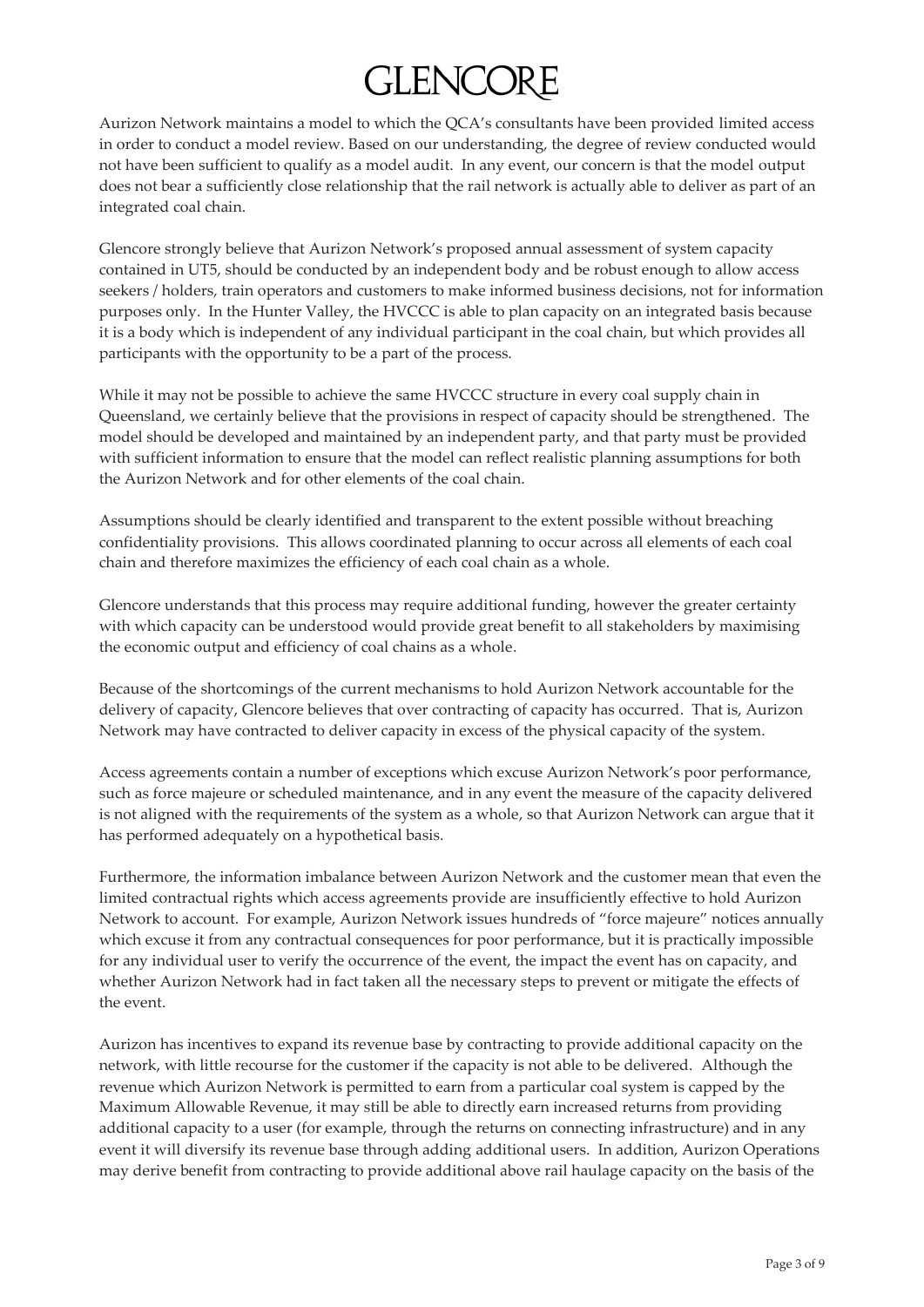contracted track capacity, and if those services are not ultimately able to be delivered because of a shortage of track capacity then it is likely that Aurizon Operations will not be held accountable, since rail haulage agreements will typically exclude Aurizon Network caused losses from any performance regime.

Therefore, Glencore believes that an independent assessment of capacity prior to the provision of any additional access rights should be conducted by the independent party nominated to maintain the capacity model. We also seek regular reviews of available capacity for each system with exact customer requirements modelled in detail with assumptions benchmarked to current actual performance standards.

### **Wiggins Island Rail Project (WIRP)**

Glencore remains concerned by the approach that the QCA has taken to the Wiggins Island Rail Project. As part of its UT4 decision, the QCA retrospectively determined to apply a methodology which could be summarized as "incremental up, socialise down". In doing so, the QCA has assumed that the incremental users of the Blackwater system are those customers forced by Aurizon to execute "WIRP Deeds" in order to synchronise the availability of track capacity with the availability of the Wiggins Island Coal Export Terminal. The QCA has also assumed that WIRP produced additional capacity which was truly incremental to the capacity of the Blackwater system which Aurizon Network has claimed predated WIRP. Glencore is not aware of what evidence the QCA has for either of these conclusions. Even if an incremental up, socialise down approach is taken, this requires a proper assessment on which users are incremental users and what capacity (and therefore costs) are incremental.

As outlined in the submissions made by the WIRP users to the QCA previously, we do not believe that the capacity delivered by WIRP was in fact incremental to the existing capacity of the system as claimed by Aurizon. Although it is difficult for us to prove (given that only Aurizon Network is in possession of the necessary information), we are strongly of the view that prior to the WIRP being undertaken the Blackwater system was incapable of delivering the capacity which Aurizon Network claimed for it. To the extent that this is the case, the WIRP capacity cannot be regarded as incremental. Glencore is convinced that a major portion of the "incremental" mainline capacity built under the WIRP is being used by non WIRP access holders to rail non WIRP tonnage i.e. without the WIRP enhancements, the Blackwater System would be currently running significantly below its pre WIRP capacity limits. Glencore does not believe that any further capital / revenue should be included in the RAB until such time as it is evident the incremental capacity has been delivered and that the expansion was not required to service existing contracted paths.

The points we have made in relation to validity of capacity assessments also have implications for the treatment of the WIRP costs. Capacity assessments undertaken by Aurizon Network underpinned decisions relating to the UT4 decision on WIRP allocations. More specifically, Aurizon Network capacity assessments proceeded on the basis that main line duplications were not necessary to satisfy existing contracted paths prior to WIRP. This played a significant factor in the expansion negotiation process, and the QCA's decision not to socialise the costs of duplications with non-WIRP Blackwater users. Glencore understands that the QCA is currently finalising a review of the Baseline Capacity Assessment and expect that any findings which may put in doubt the capacity assessed prior to WIRP should trigger a review of the QCA's approach.

Even to the extent that the WIRP capacity was truly incremental to the existing system capacity at the time of its construction (and remains truly incremental over time), mainline WIRP capacity is not segregated to the exclusive use of the parties to the WIRP Deed. All system users have the same rights to access train paths irrespective of whether they executed the WIRP Deed or not. The effect of the QCA's approach is therefore that the cost and capacity risks attaching to the building this incremental capacity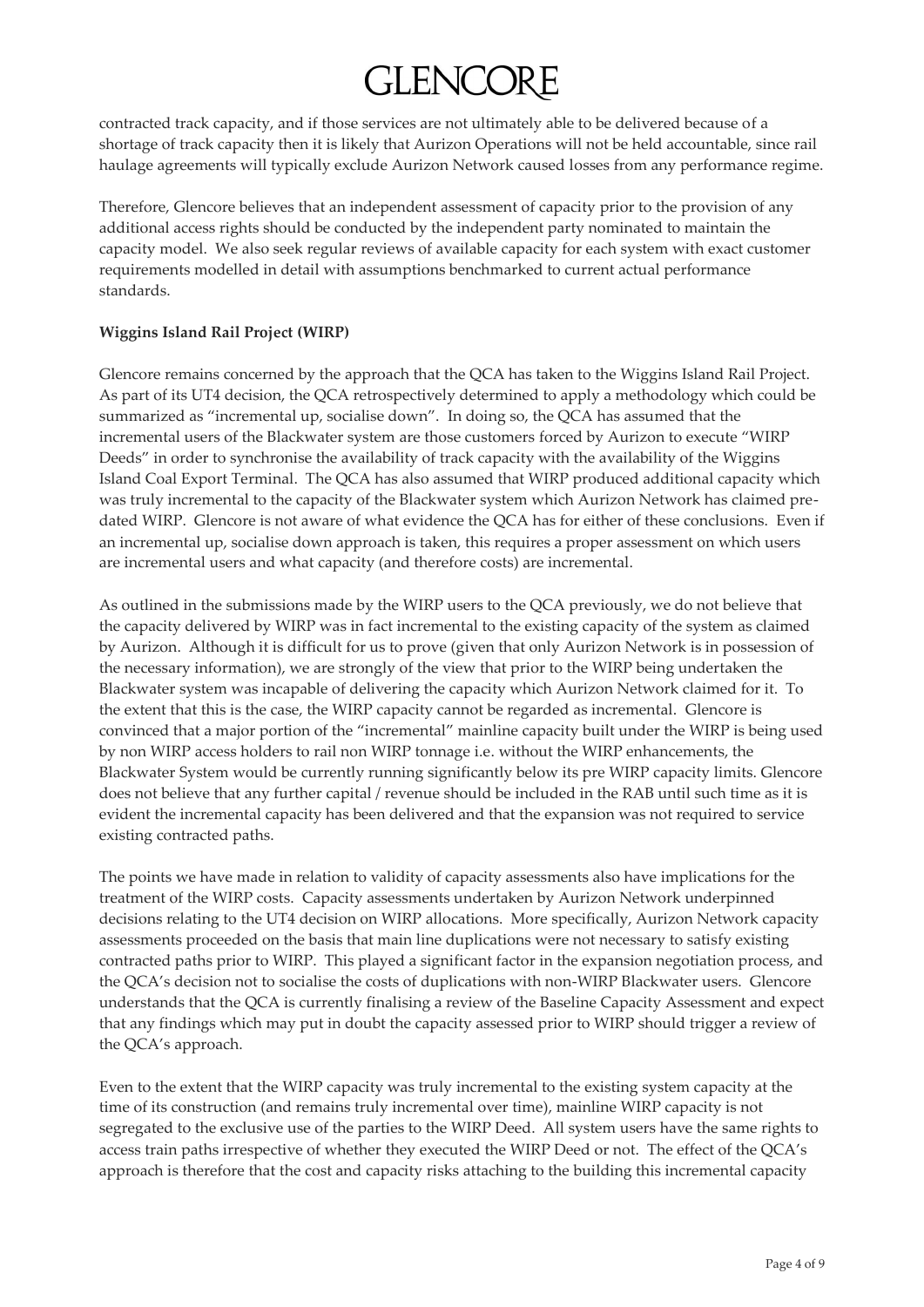have been allocated only to the parties to the WIRP Deed, but those parties do not receive special or exclusive rights to utilise the capacity which they have underwritten. Instead, this capacity is shared on the same basis by all system users, including those who are protected from any of the incremental costs or risk.

Further, the effect of the QCA's decisions appears to be that the WIRP Deed signatories are treated as the incremental users of the system, rather than any other customers. Generally, the determination of which users of a system are incremental would require an assessment of whether the additional capacity demanded by the user was incremental to the capacity of the system at the relevant time. The parties which signed the WIRP Deed were forced to do so by the necessity to co-ordinate the availability of rail capacity with the availability of the Wiggins Island Coal Export Terminal which they proposed to construct. Had it not been for this requirement of co-ordination, then each customer could have sought capacity in its own right and would not have formed part of any notional grouping of customers. It need not have been the case that Aurizon Network would have constructed additional capacity to meet the demands of any particular customer. In fact, we believe that after the execution of the WIRP Deed, other customers were provided with additional capacity and therefore in any proper assessment should have been classified as incremental customers in the same way as the WIRP Deed parties. Further, Glencore proceeded on the basis that some of its existing network capacity was re-purposed to haul to Wiggins Island, and to that extent it did not demand incremental capacity.

Finally, even if an "incremental up, socialise down" approach is taken in relation to the costs of provision of capacity, it does not necessarily follow that any individual incremental user should be exposed to the risk that other incremental users do not honour their commitments or become insolvent. It is not within the control of any individual incremental user whether Aurizon Network requires the capacity which that incremental user seeks must be a part of an expansion project which will deliver capacity to multiple parties. The identification of expansion projects relevant to capacity requests is within the control of Aurizon Network and not the access seeker. Any individual access seeker is not in a position to manage the risks which are posed to by any other access seeker. Aurizon Network as the infrastructure owner is in a much better position to manage and control these risks. Certainly any access seeker is in no better position than any other users of the existing system to manage such risks.

The QCA has indicated that it proposes to approve the cessation of deferred WIRP Blackwater capital/revenue in UT5 (but not in the Moura system). Glencore is opposed to this cessation. The continued deferral of WIRP costs is NPV neutral to Aurizon Network and appears unlikely to increase Aurizon Network's risks of being able to recover these amounts to the extent that the QCA permits it to do so in the future.

Glencore is also firmly of the view that remaining parties to the WIRP Deed should be not subjected to the default risk brought to bear by other non-railing WIRP participants. Glencore has calculated that Rolleston will bear ~85% of the deferred WIRP costs, which appears egregious given the benefits that WIRP has brought to the Blackwater and Moura systems and given that this was never agreed to by Glencore – and was not contemplated by the access undertaking which prevailed at the time Glencore executed the WIRP Deed.

The QCA has apparently relied in its decision to cease deferring any part of the WIRP costs within the Blackwater system on the fact that Aurizon Network did not specifically assume the risk of customer insolvency in its access conditions submissions. This decision instead imposes that risk on a limited number of access holders (i.e. the WIRP Deed parties), when it is equally true that those access holders did not execute any document in which that risk was assigned to them. It seems unreasonable of the QCA to assume that any risk arising from the provision of infrastructure should rest with the customers of that infrastructure unless otherwise specified by the infrastructure owner.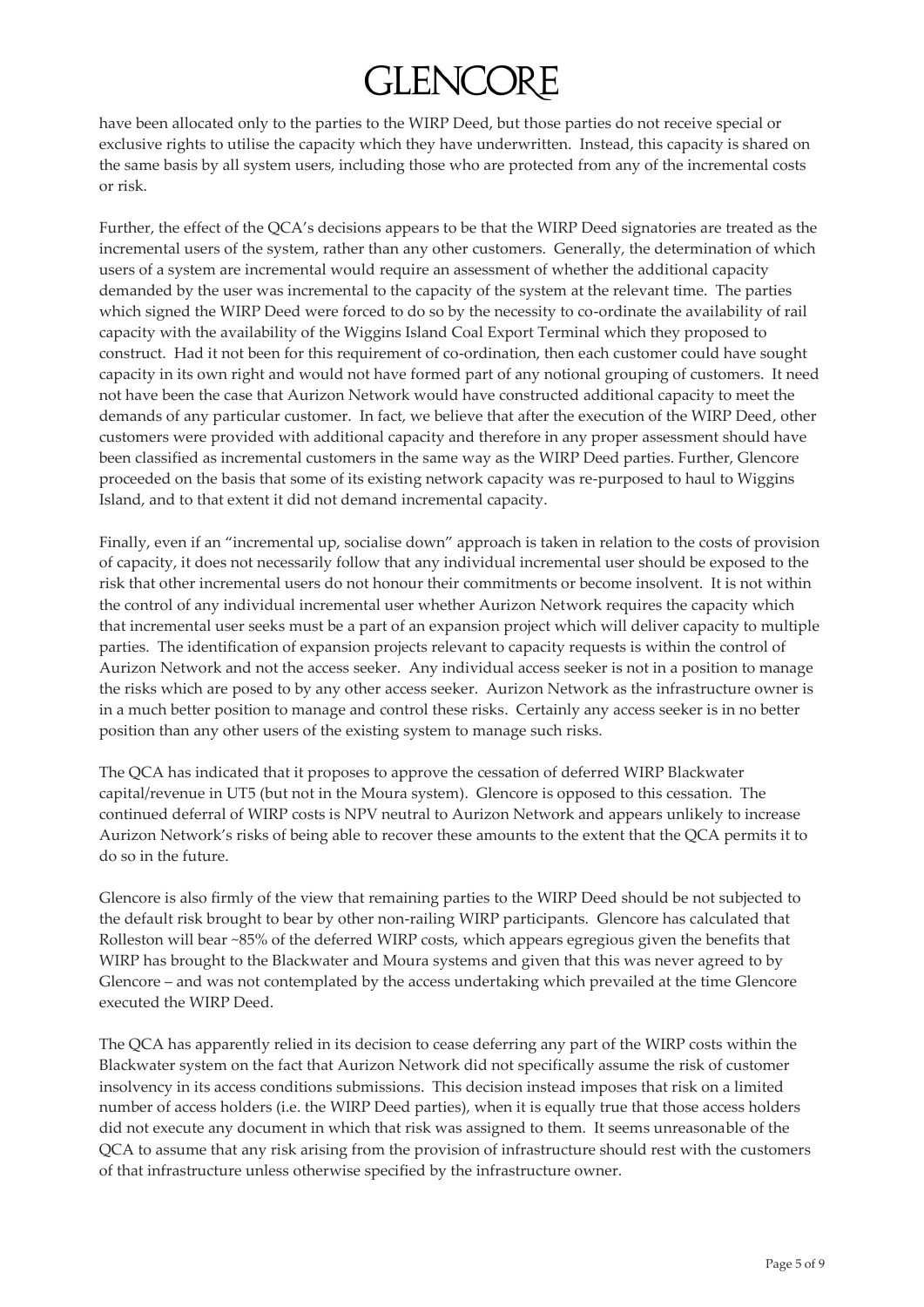#### **WIRP – Allocation of cost**

In the Draft Decision the QCA stated that it is seeking views from affected WIRP users and Aurizon Network, including consideration of alternative allocations, as between the WIRP users.

The following extract from the Draft Decision shows the allocation of capital between WIRP pricing groups.

Table 9 Aurizon Network's proposed WIRP pricing approach, allocations (%)

| <b>Non-electric</b>                              | <b>WIRP pricing groups</b> |                       |                           |
|--------------------------------------------------|----------------------------|-----------------------|---------------------------|
| Capital expenditure to be allocated <sup>1</sup> | <b>WIRP Blackwater</b>     | <b>WIRP Rolleston</b> | <b>Existing Rolleston</b> |
| WIRP balloon loop                                | 15.8                       | 64.5                  | 19.7                      |
| <b>Blackwater duplications</b>                   | 15.8                       | 64.5                  | 19.7                      |
| Bauhinia North                                   |                            | 100                   |                           |
| North Coast Line                                 | 15.8                       | 64.5                  | 19.7                      |

1. Note: Capex amounts allocated relate only to UT5 non-railers, that is UT4 deferrals and Caledon.

The Existing Rolleston capacity should not be allocated any costs for Blackwater duplications or the North Coast Line, since the Existing Rolleston capacity relates to existing system capacity held by Rolleston prior to the execution of the WIRP Deed. Glencore has discussed this with Aurizon Network, which has agreed that the proposed approach was incorrect and that their response to the Draft Decision would be amended accordingly. Glencore is unsure as to what percentage of the UT4 capital was allocated to Existing Rolleston, and ask the QCA to ensure that only Balloon Loop capital has been included.

The Draft Decision notes that WIRP capital had been allocated on a gtk basis for all WIRP contract holders. The expansions relate to specific segments, and have been allocated to those customers that utilise them. The total length of a customer's haul is entirely irrelevant to the use of particular segments. This method has inappropriately allocated more cost to the Rolleston Mine as it represents the longest haul. Glencore discussed this issue with Network during the UT4 process. Aurizon Network appeared to concede during that discussion that this allocator was inappropriate, however it did not have any impact on tariffs during that period due to socialisation, so we are unaware what allocator was used in the final determination. Glencore propose that the allocation of total WIRP capital be made on the number of contracted paths over these segments.

The approach currently proposed in UT5 to allocate deferred WIRP capital appears to enable non-WIRP customers to get a "free ride" if they commence railing to WICET (via ad-hoc paths or changed destinations in access agreements). With unused capacity being available at WICET there is no doubt that non WIRP Users will begin to ship from there in the near future. Glencore suggest a "Balloon Loop Fee" or some other "Conversion Fee" for non-WIRP customers railing to WICET, to the extent that any WIRP customer is paying a premium for WIRP paths. These fees should be used to either reduce the premium payable by WIRP customers or form the basis of a rebate not unlike those in user funded expansion agreements. Without this type of arrangement, WIRP customers will be locked into paying for this capital for the entire UT5 period, irrespective of any changes in WICET utilisation that may occur over this period.

Glencore notes that Rolleston Mine is currently charged a premium for non-electric tariffs, however, are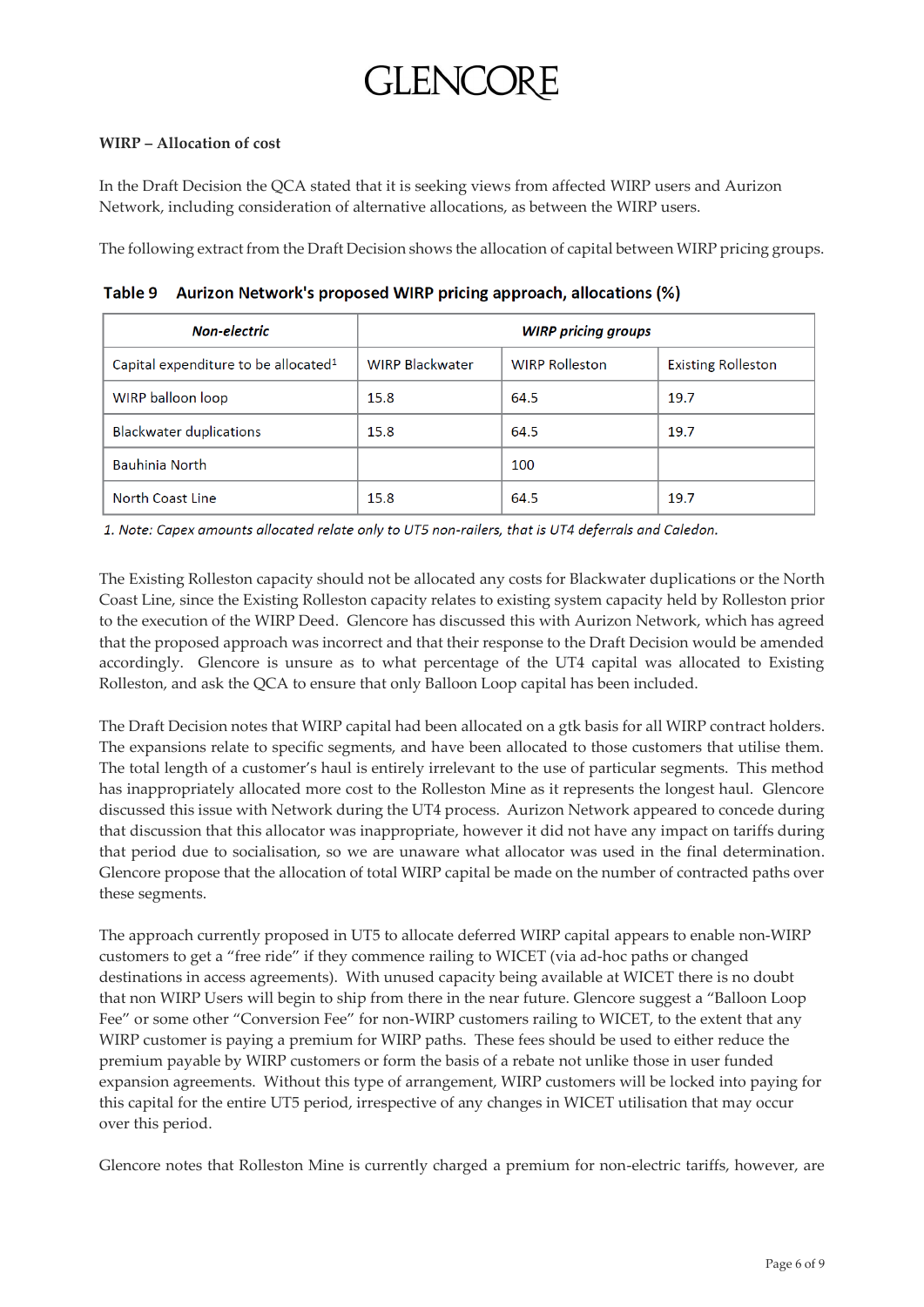forced to share a lower electric tariff by way of socialisation. This results in Rolleston Mine paying the maximum tariff on both counts. Cherry picking rates between non-electric and electric for socialisation unnecessarily penalises any customers failing the socialisation test. Once a socialisation test is failed, the entire tariff structure should be stand alone. Glencore request that the QCA amend the rules around the socialisation test to remove this anomaly.

Based on these considerations, Glencore believes there are two methodologies in dealing with this now problematic matter (either of which could be phased in over a period of time):

- Allocate a portion of the WIRP costs to each incremental user (based on a robust assessment of what capacity is truly incremental and applying a consistent methodology to identify incremental users which is not dependent on whether any party executed the WIRP Deed) that reflects that users' true share of the costs based upon the capacity that was sought by that user by allocating the costs of each segment among the parties which demanded the relevant capacity. Costs so determined should either be deferred for those not yet operating, or added to the Regulated Asset Base. Costs for users which demanded capacity which have since defaulted should either be deferred (if there are still reasonable chances of a project commencing) or be socialized across all Blackwater (or Moura as applicable) users; or
- Mainline WIRP costs should be socialized across all Blackwater (or Moura as applicable) users reflecting the capacity that was added to the system and that is now benefiting all users. WICET loop costs should be recovered on a user pays basis from those using the loop.

#### **Network maintenance costs**

Glencore support the QCA's approach to the evaluation of Aurizon Network's maintenance expenditure and processes. Glencore is in agreement with QCA's proposed amendments and further note that it has, on numerous occasions, discussed maintenance closure strategies with Aurizon Network and encouraged it to adopt less frequent, longer closures to complete maintenance tasks more effectively and as such with less impact upon throughput. Glencore has also found Aurizon Network schedule large blocks of maintenance time which has meant regular trains cannot be scheduled to large volume loadpoints without unacceptable dwell.

Maintenance reporting systems appear to require some improvement, as evidenced by Network's inability to produce availability measures for specific branch lines on request. As noted above, availability assumptions are made in capacity assessments, however, there does not appear to be any readily available data for which customers, or Network, can test the validity of these assumptions. Network appears to be indifferent as to, and unaffected by, whether it is meeting its capacity assumptions.

We note recent correspondence from Aurizon Network which claim that there are errors in the analysis and maintenance costing approach adopted by the QCA. To the extent that such errors exist or there are legitimate concerns raised by Aurizon Network (noting that we have not been advised as to the specific concerns held by Aurizon Network) then we support this being taken into consideration in the final determination of the undertaking.

#### **Reporting**

Reporting for Customers is considered inadequate, with presentation of data being unclear at best, making it difficult for customers to understand the basis on which data has been gathered and presented. Specifically:

Targets are not published in Network reports, with all comparisons made only to the previous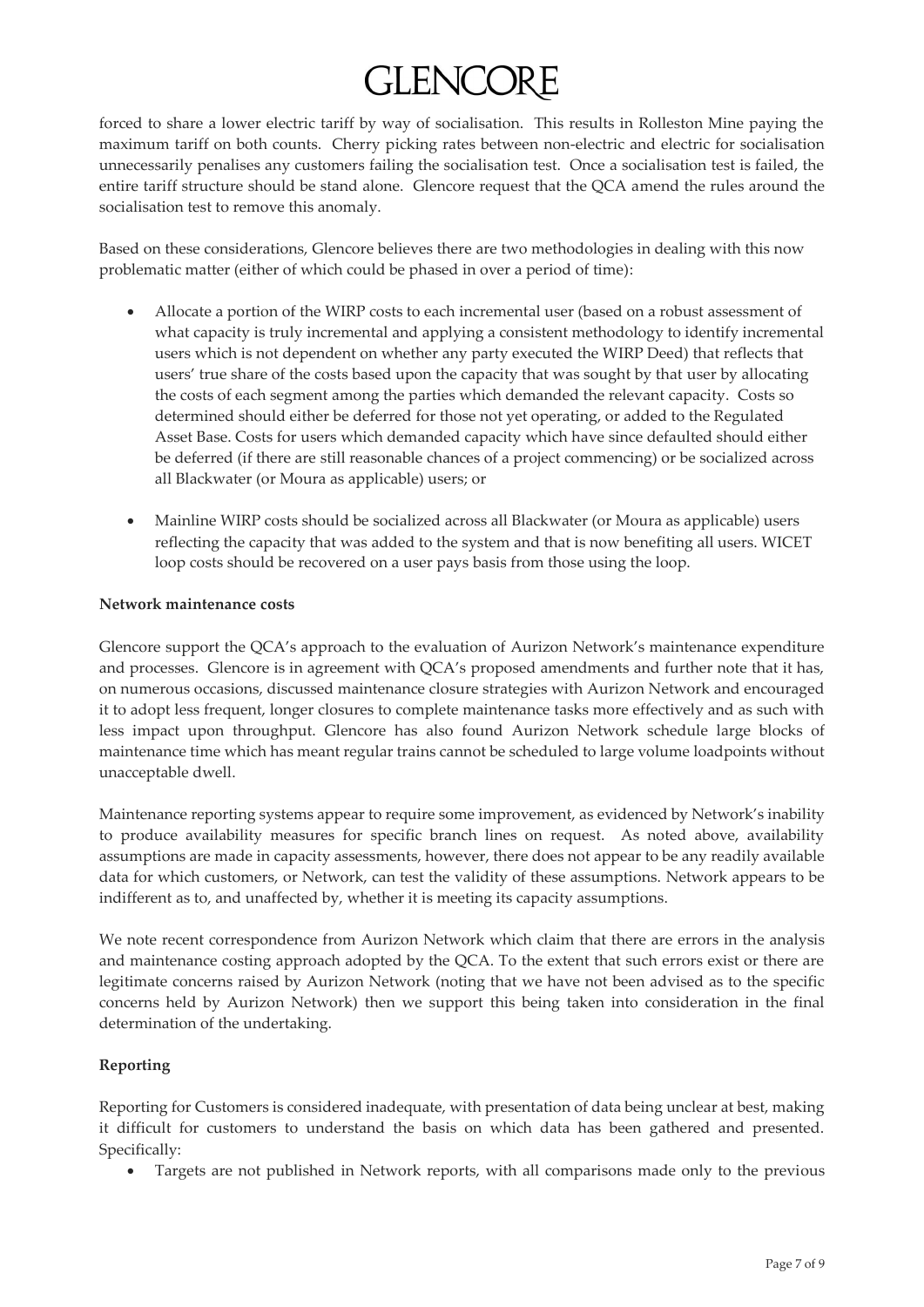month or for the same month in the prior year. There is very little valuable variance analysis as a result. The use of traffic light reporting without targets is meaningless and in some instances misleading. Meaningful targets should be defined via clear transparent KPI's and reported regularly (at least monthly with a subset reported weekly).

 Generic "System" reports are issued which are meaningless for nearly all individual users. Glencore have requested changes to reports, only to be told that they are generic reports and changes for specific customers will not be considered. By adopting this "one size fits all" approach we end up with "one size fits no body". Glencore encourage other users to engage with Network in order to improve the quality and relevance of reporting for each user. This lack of customer engagement and support is further evidence of Networks monopolistic attitude and highlights the importance of the QCA in pushing change upon Aurizon.

Yours sincerely,

*Submitted Electronically*

Anthony Pitt Coal Assets Australia Glencore E: [anthony.pitt@glencore.com.au](mailto:anthony.pitt@glencore.com.au) www.glencore.com